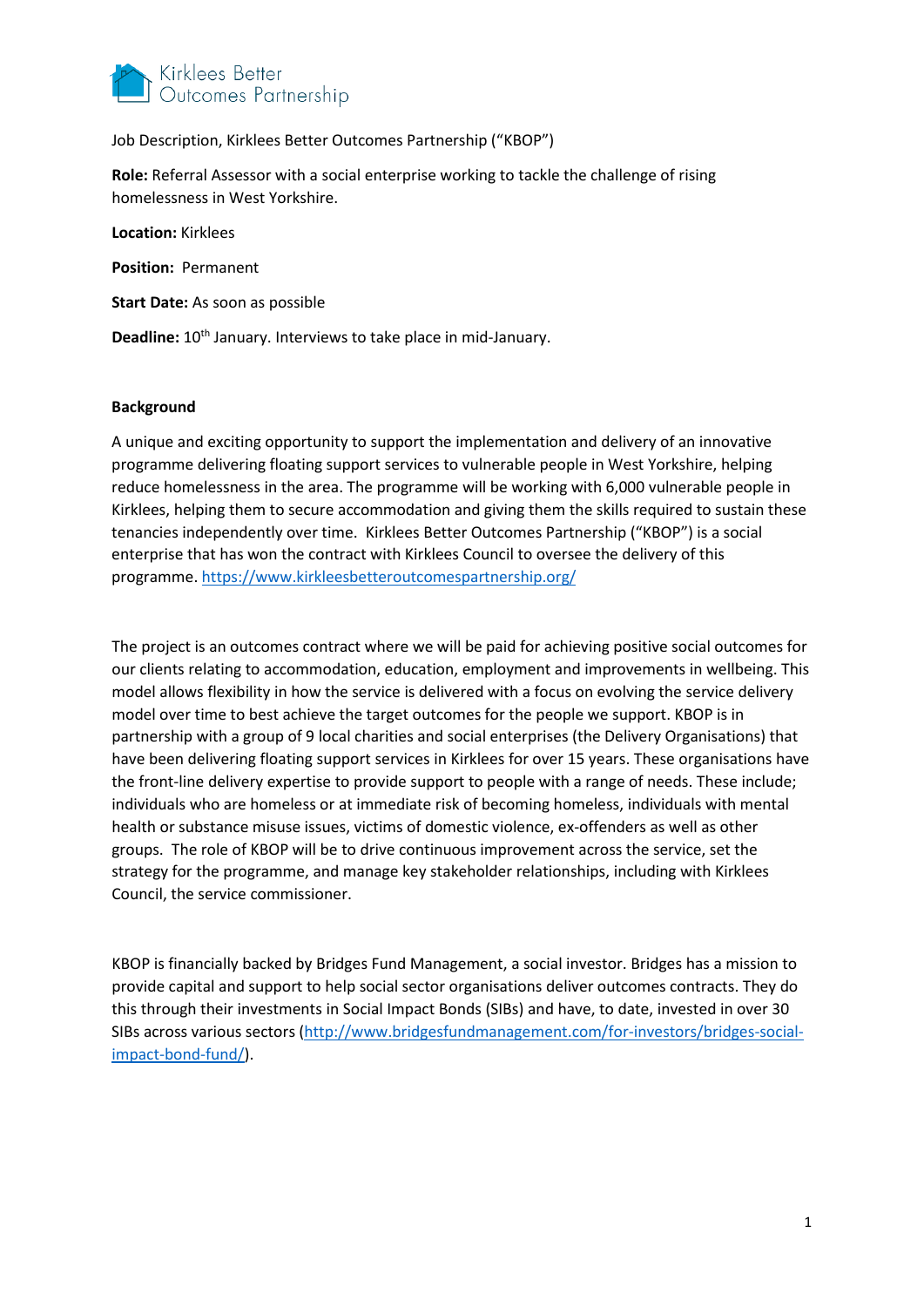# **Role Outline and Description**

The focus of your work will be to oversee the referral process on behalf of KBOP. You will report to the Service Manager. The Data and Operations Analyst will also actively participate in the design and refinement of our systems and approaches to support greater collaboration across Kirklees Council and the delivery organisations. You will play a critical role in ensuring that individuals are referred on to the services in a timely manner and contribute towards reducing the level of inappropriate referrals to providers and time spent on Delivery Partner waiting lists.

Your Challenge (detailed view)

- Referral management
	- Review and allocate clients to the most suitable service providers based on an assessment of their needs
	- Carry out further assessment of referrals where information is incomplete or unclear
- Managing external relationships:
	- Liaise with referral agencies to ensure that they understand the referral process and criteria working to reduce the risk of inappropriate referrals
	- Liaise with provider network to ensure that reallocation of inappropriate cases is carried out swiftly to prevent adverse negative impact to clients
	- Communicate with prospective clients to illicit further information in order to ascertain most appropriate referral
	- Track and identify inappropriate referral patterns and raise issues with the Service Manager
	- Raise and discuss any issues with counterparts at Delivery Organisations as needed
- Other
	- Provide guidance to new referral agencies as and when required on completion of documents
	- Work with the Service Manager, referral agencies, Delivery Partner Organisations / Kirklees Council system managers to continually review and refine the referral process and documents in order to make it as streamlined and efficient as possible
	- Develop and deliver awareness sessions if required to the network to support Delivery Partners system understanding
	- Prepare supplementary information for meetings as and when required

### About you

You will have the following skills, knowledge and competencies:

### Essential

- Desire to support a unique impact-led project
- Good interpersonal skills and ability to build rapport with a range of stakeholders
- High level of IT literacy with exceptional competence in excel
- Ability to work with minimal supervision
- Problem-solving skills
- Good analytical skills
- A methodical and logical approach
- The ability to plan work and meet deadlines
- Accuracy and attention to detail
- Team working skills
- Written and verbal communication skills